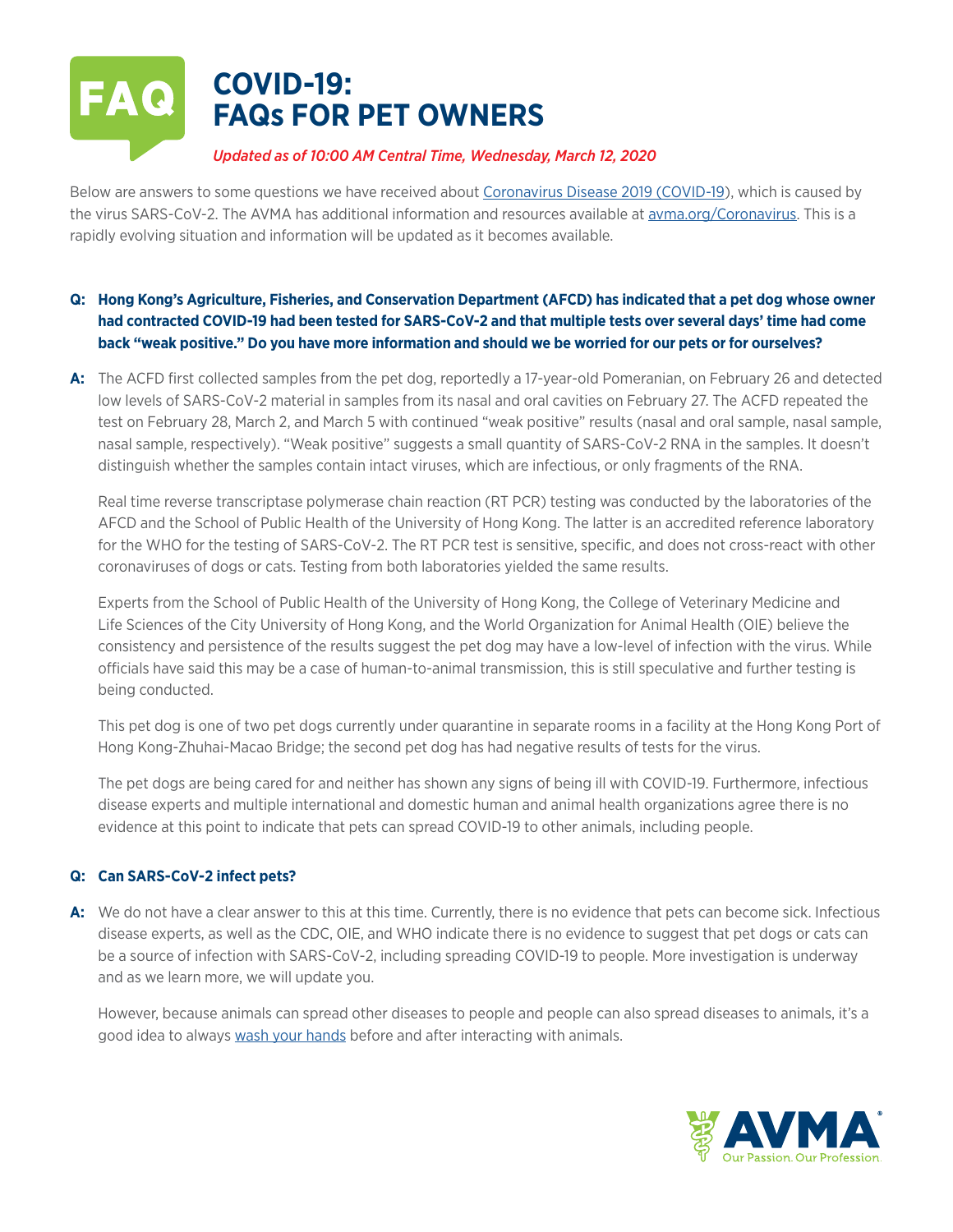## **Q: If I am ill with COVID-19 are there [special precautions](http://www.cdc.gov/coronavirus/2019-ncov/php/interim-guidance-managing-people-in-home-care-and-isolation-who-have-pets.html) I should take to prevent spreading disease, including when caring for my pet?**

**A:** If you are [sick with COVID-19](http://www.cdc.gov/coronavirus/2019-ncov/about/symptoms.html) you need to be careful to [avoid transmitting it to other people.](http://www.cdc.gov/coronavirus/2019-ncov/about/transmission.html) Applying some [common](http://www.cdc.gov/coronavirus/2019-ncov/about/steps-when-sick.html)[sense measures can help prevent](http://www.cdc.gov/coronavirus/2019-ncov/about/steps-when-sick.html) that from happening. Stay at home except to get medical care and call ahead before visiting your doctor. Minimize your contact with other people, including separating yourself from other members of your household who are not ill; using a different bathroom, if available; and wearing a facemask when you are around other people or pets and before you enter a healthcare provider's office. [Wash your hands](http://www.cdc.gov/handwashing/) often, especially before touching your face, and use hand sanitizer. Use a tissue if you need to cough or sneeze and dispose of that tissue in the trash. When coughing or sneezing, do so into your elbow or sleeve rather than directly at another person.

Out of an abundance of caution, the AVMA recommends you take the same common-sense approach when interacting with your pets or other animals in your home, including service animals. You should tell your physician and public health official that you have a pet or other animal in your home. Although there have not been reports of pets or other animals becoming sick with COVID-19, it is still recommended that people sick with COVID-19 limit contact with animals until more information is known about the virus. So, if you are ill with COVID-19, have another member of your household take care of walking, feeding, and playing with your pet. If you have a service animal or you must care for your pet, then wear a facemask; don't share food, kiss, or hug them; and wash your hands before and after any contact with your pet or service animal. You should not share dishes, drinking glasses, cups, eating utensils, towels, or bedding with other people or pets in your home. While we are recommending these as good practices, it is important to remember there is currently no evidence that pets can spread COVID-19 to other animals, including people.

#### **Q: What should I do to prepare for my pet's care in the event I do become ill?**

Identify another person in your household who is willing and able to care for your pet in your home should you contract COVID-19. Make sure you have an emergency kit prepared, with at least two weeks' worth of your pet's food and any needed medications. Usually we think about emergency kits like this in terms of what might be needed for an evacuation, but it's also good to have one prepared in the case of quarantine or self-isolation when you cannot leave your home.

## **Q: My pet or service animal needs to go to the veterinarian – what should I do?**

If you are not ill with COVID-19 or another communicable disease (e.g., cold, flu), call your veterinarian to make an appointment for your pet or service animal as you normally would.

If you are sick with COVID-19 or another communicable disease, you should stay at home, minimizing contact with other people, until you are well. Accordingly, if this is a non-urgent appointment that needs to be scheduled for your pet or service animal (e.g., annual wellness examination, routine vaccination, elective surgery), you should wait to schedule that appointment until your physician and your public health official believe you no longer present a risk of transmitting your infection to other people you may encounter during such a visit, including owners of pets or other animals and veterinary clinic staff.

If you are sick with COVID-19, and you believe your pet or service animal is ill, please seek assistance from your veterinarian and public health official to determine how to best ensure your pet or service animal can be appropriately cared for while minimizing risks of transmitting COVID-19 to other people.